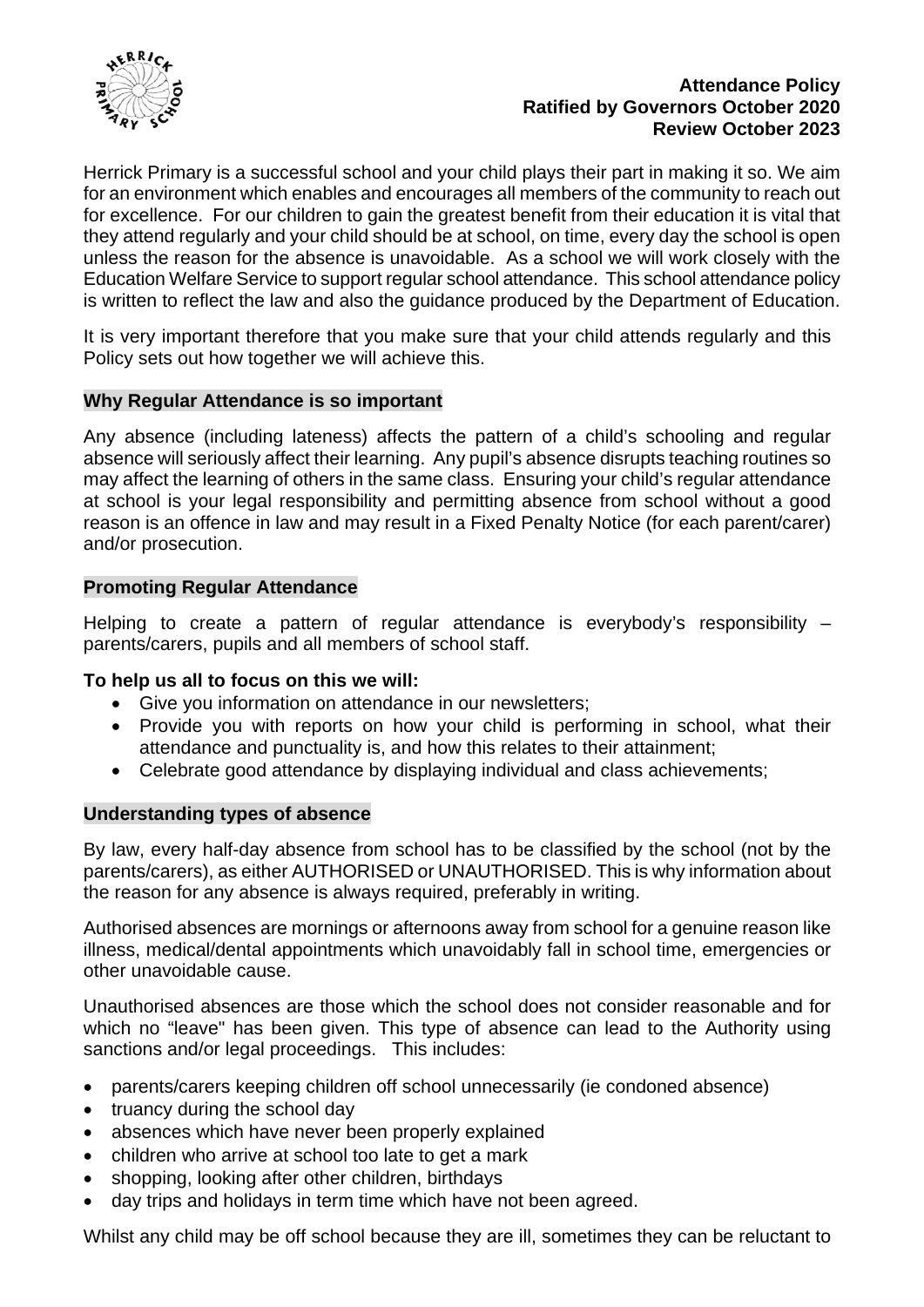attend school. Any problems with regular attendance should be addressed by the school, the parents/carers and the child. If your child is reluctant to attend, it is never better to cover up their absence or to give in to pressure to excuse them from attending. This gives the impression that attendance does not matter and usually make things worse.

# **Persistent Absenteeism (PA)**

A pupil becomes a 'persistent absentee' when they miss 20% or more schooling across the school year for whatever reason. Absence at this level causes considerable damage to any child's educational prospects and we need parents'/carers' fullest support and co-operation to tackle this.

We monitor all pupil absence thoroughly. Any case that is seen to have reached the PA mark or is at risk of moving towards that mark is given priority and you will be informed of this immediately.

PA pupils are tracked and monitored carefully through the Educational Welfare system and we also combine this with academic mentoring where necessary.

### **Absence Procedures**

### **If your child is absent you must:**

- Contact us as soon as possible on the first day of absence;
- Send a note in on the first day they return with an explanation of the absence you must do this even if you have already telephoned us;
- Or, you can call into school and report to reception, who will arrange for a member of staff to speak with you either then or at a later point.

NB Notes/letters that you send us will be stored on your child's file.

# **If your child is absent we will:**

- Telephone you on the first day of absence (*and on subsequent days)* if we have not heard from you;
- Write to you if we are concerned about your child's attendance to alert you to a concerning emerging pattern or level of absence.
- Refer the matter to the Education Welfare Officer (EWO) if attendance is a concern.
- In some circumstances, if your child is absent from school and has not been seen, we will arrange for a visit to your home to be undertaken to establish that your child is safe. This could be by a Police Officer.

NB Letters and notes of our contact with you will be stored on your child's file.

# **Telephone numbers / Email Address**

There are times when we need to contact parents about a variety of matters, including absence, so we need to have your contact numbers at all times. Please help us to help you and your child by making sure we always have an up to date number – if we don't then something important may be missed. *There will be regular checks on telephone numbers and email's throughout the year.* 

### **The Education Welfare Officer**

Parents/carers are expected to contact school at an early stage and to work with the staff in resolving any problems together. This is nearly always successful. If difficulties cannot be resolved in this way, the school may refer the child to the Education Welfare Officer from the Local Authority. He/she will also try to resolve the situation by agreement but, if other ways of trying to improve the child's attendance have failed and unauthorized absences persist, these Officers can use sanctions such as Fixed Penalty Notices or prosecutions in the Magistrates'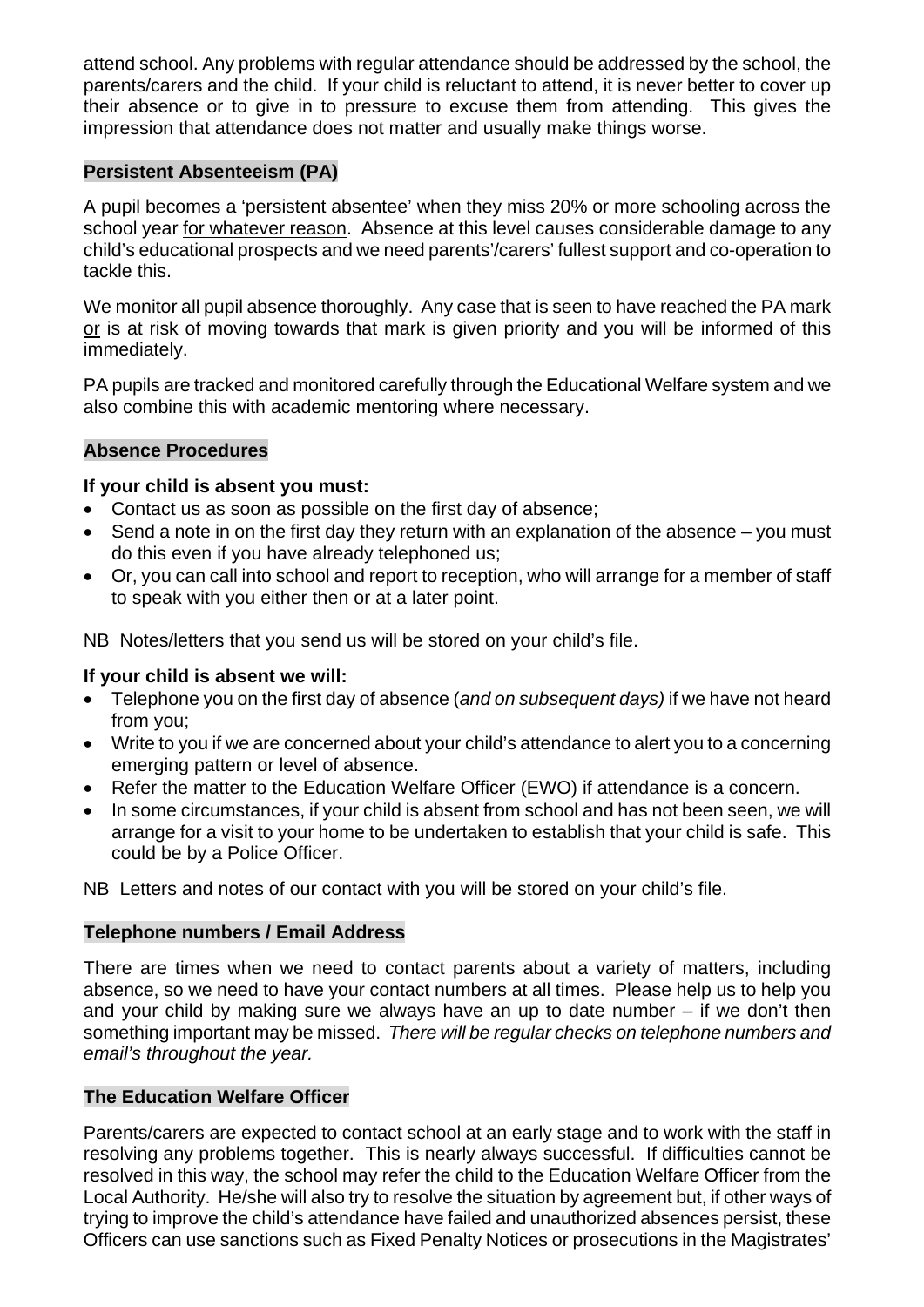# Court.

Full details of the options open to enforce attendance at school are available from the school or the Local Authority. (Please note that Penalty Notices can be issued by the Local Authority immediately following a period of holiday-related leave that has not been authorised by the school.)

# **Lateness**

Poor punctuality is not acceptable. If your child misses the start of the day they can miss work and do not spend time with their class teacher getting vital information and news for the day. Late arriving pupils also disrupt lessons, can be embarrassing for the child and can also encourage absence.

### **How we manage lateness**

The school day starts at 8.50a.m. and we expect your child to be in class at that time. Registers are marked by 8.55a.m. and your child will receive a late mark if they are not in by that time.

At 9.00a.m. the registers will be closed. In accordance with the Regulations, if your child arrives after that time they will receive a mark that shows them to be on site, but this will **not** count as a present mark and it will mean they have an unauthorised absence. This may mean that you could face the possibility of a Penalty Notice if the problem persists.

# **Children who arrive late / collected late**

If your child arrives late or is collected late at the end of the school day you will be asked to sign them in/out on our electronic recording system – this information is then attached to your child's attendance record.

# **Holidays In Term Time**

Taking holidays in term time will affect your child's schooling as much as any other absence and we expect parents/carers to help their child by not to taking them away in school time.

# **Changes to the Authorisation of Term Time Holiday – from Sept 13**

From 1st September 2013, the reference **in law** to Headteachers being able (at their discretion) to agree up to ten days of leave of absence **was removed**.

Instead, the legal reference has been amended and means that schools **should not authorise**  leave of absence unless -

- The Headteacher considers that there are exceptional circumstances relating to the application **AND**
- An application has been made in advance by the parent/carer

Penalty Notices may be issued from Leicester City for parents who take their children on holiday in term time. Penalty Notice charges are -

 £60 per child, per parent if paid within 21 days of receipt of the notice and £120 if paid within 28 days

# *Please be aware that the local authority can issue the penalty if the school obtains evidence that an unauthorised holiday has been taken.*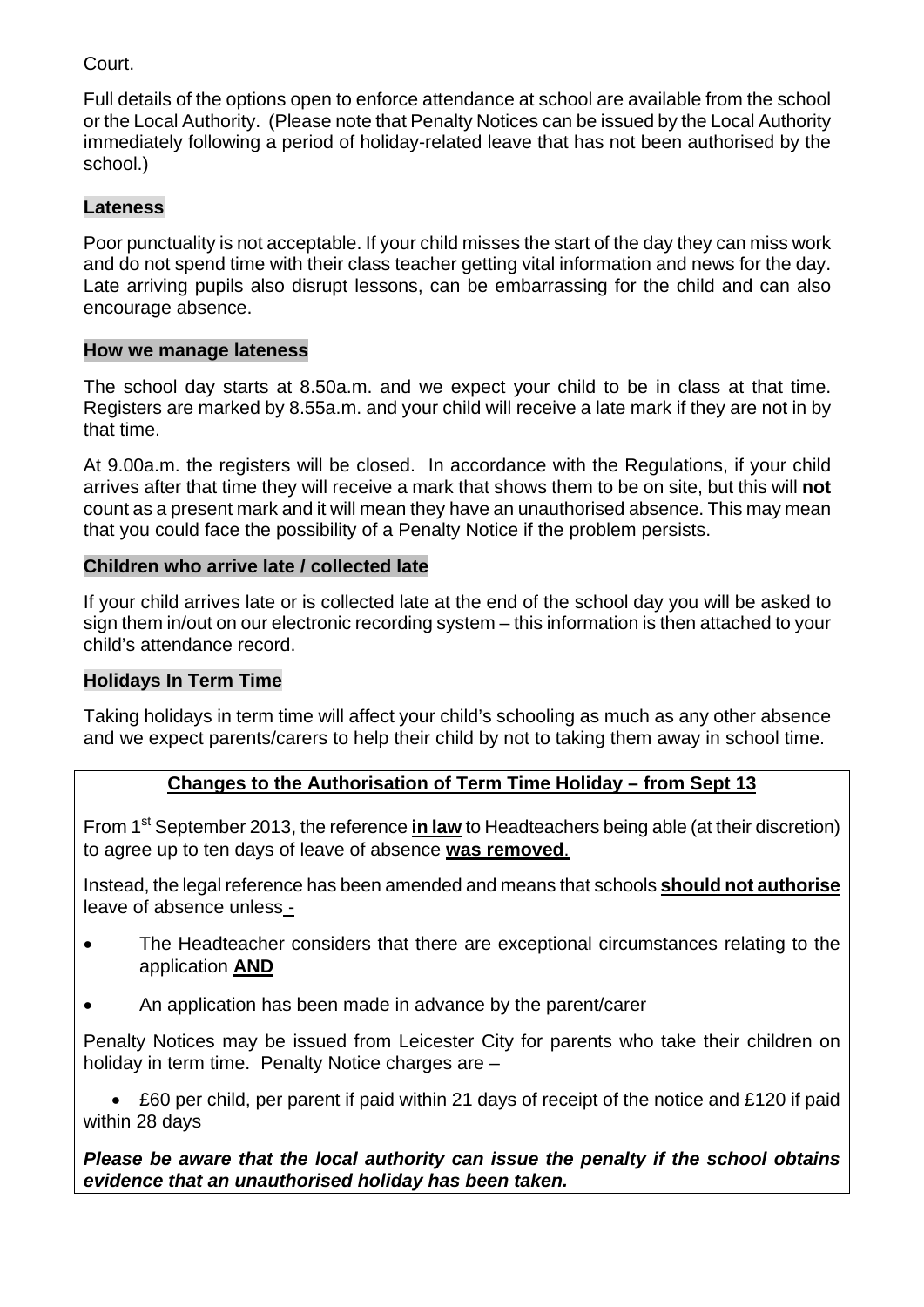As a result of this change in law the Governors of Herrick Primary School have amended this policy. From September 2013 **NO** holiday will be authorised unless the Headteacher and Chair of Governors consider the request to be an exceptional circumstance.

If you wish the Headteacher and Chair of Governors to consider your request the following actions should be taken –

- Request form to be collected from the school office.
- Forms MUST be completed and returned at least **10 days** before the first day requested.
- If the form is not returned 10 days prior then the leave will automatically be unauthorised.

The Headteacher and Chair of Governors will look at each request individually. Previous holidays, attendance and the child's class work will all be taken into account when making the final decision.

#### **Please note:**

**No** leave will be granted for any child in Year 2 or Year 6 **No** leave will be granted for any child who has any 'unauthorised' absences

#### **School targets, projects and special initiatives:**

The school has targets to improve attendance and your child has an important part to play in meeting these targets.

The Attendance target for the school for 2019/2020 is 96%

Our target is to achieve better than this however because we know that good attendance is the key to successful schooling and we believe our pupils can be amongst the best in the city.

Through the school year we monitor absences and punctuality to show us where improvements need to be made. Information on any projects or initiatives that will focus on these areas will be provided in our *newsletters* and we ask for your full support.

#### **The registration system**

The school will use a computerised system for keeping school attendance records. The following national codes will be used to record attendance information.

| <b>CODE</b> | <b>DESCRIPTION</b>                                           | <b>MEANING</b>                     |
|-------------|--------------------------------------------------------------|------------------------------------|
|             | Present (AM)                                                 | Present                            |
|             | Present (PM)                                                 | Present                            |
| B           | Educated off site (NOT Dual registration)                    | <b>Approved Education Activity</b> |
| C           | Other Authorised Circumstances (not covered by another code) | Authorised absence                 |
| D           | Dual registration (i.e. pupil attending other establishment) | <b>Approved Education Activity</b> |
| E           | Excluded (no alternative provision made)                     | Authorised absence                 |
| F           | Extended family holiday (agreed)                             | Authorised absence                 |
| G           | Family holiday (NOT agreed or days in excess of agreement)   | Unauthorised absence               |
| H           | Family holiday (agreed)                                      | Authorised absence                 |
|             | Illness (NOT medical or dental etc. appointments)            | Authorised absence                 |
| J           | Interview                                                    | <b>Approved Education Activity</b> |
|             | Late (before registers closed)                               | Present                            |
| M           | Medical/Dental appointments                                  | Authorised absence                 |
| N           | No reason yet provided for absence                           | Unauthorised absence               |
| O           | Unauthorised absence (not covered by any other code)         | Unauthorised absence               |